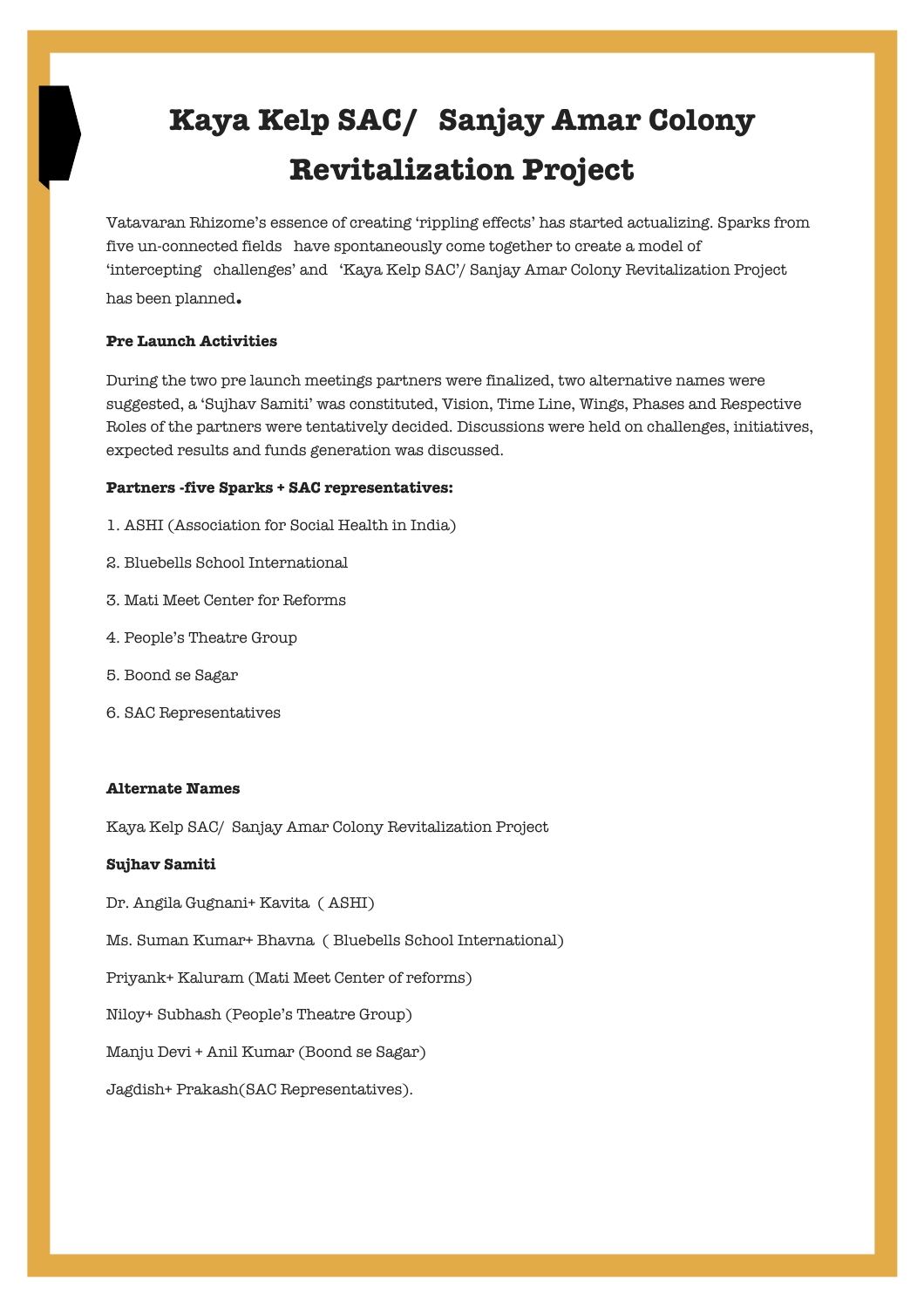# **Vision**

Community Revitalization for Creating a Model Basti

## **Time Line**

5 Year Project with 4 Wings and 5 Phases

#### **Wings**

1. Basic living conditions –

Waste Management

Safety review

Beautification

2. Psychological Aspects

Behaviour

Domestic violence

Trauma healing

Yoga meditation & mindfulness

3. Health & Wellness

Nutrition

Kitchen skills improvement

Exercise

4. Employment & skill development

Entrepreneurship programs

Work at home opportunities

English & other professional trainings

# **Tentative phases**

( works started once in any phase would continue in the subsequent phases)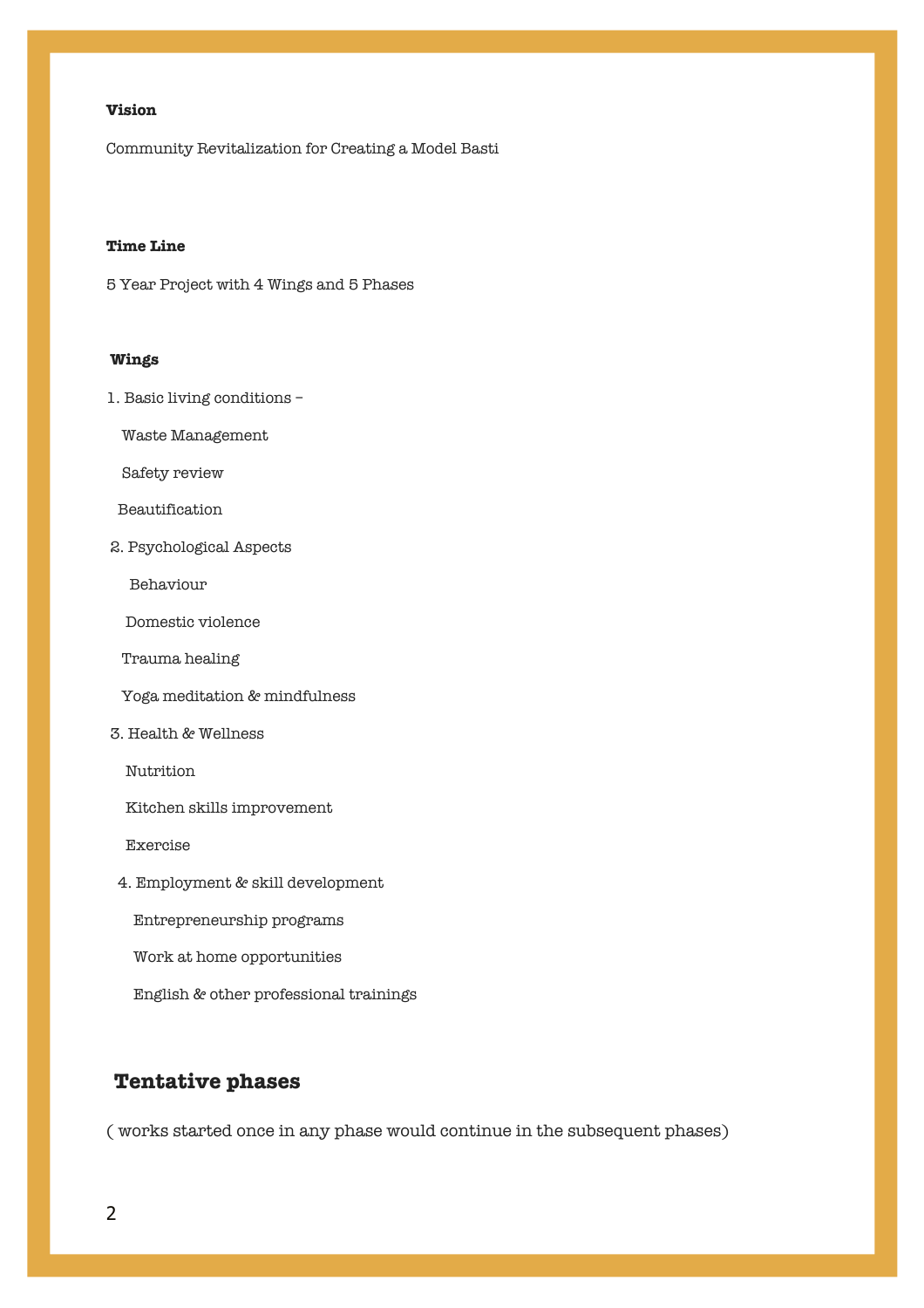#### **1st Phase**

- o Wall paintings—Collective event
- o Detailed Survey-- population, educational status, And management of electricity and water etc. by students of Bluebells & SAC
- o Vertical greening by residents-- ASHI & interested others
- o Evening Activities--Marshal Arts & Team Sports for youngsters by ASHI, Bluebells School International& interested others
- o Inculcating sense of Art and Aesthetics by People's Theatre Group,
- o Yoga classes by Yoga Arya.

#### **2nd Phase**

- Awareness Campaigns -- planned and led by People's Theatre Group. Interested others would join
- Organizing events -- by Residents/Children of SAC & Students of Bluebells School International.
- Starting 'No Bin' garbage management under which segregated biodegradables will go in a pit directly and the recyclables in a bag which would be hung from a hook outside each shanty to be picked up by Clean Team of the area. This would be led by Priyank of Mati Meet Center of Reforms& implemented by him and interested others.
- Nature Walks, visits to wet lands, biodiversity parks, farmers markets etc.-- led by Primate Procession.
- Setting up of-- Carry bags Conversion Machine, collective event.
- Plan work on water management in the colony

#### **3rd Phase**

- o Organizing Health Camps
- o Plantation Drives
- o Employment Generation Activities—training dori making products
- o Lodging complaint about the plastics in the Nala to MCD and followed by RTI
- o Start work on water management

#### **4th Phase**

- Setting of plastic bottles conversion machine
- Installing Solar Panels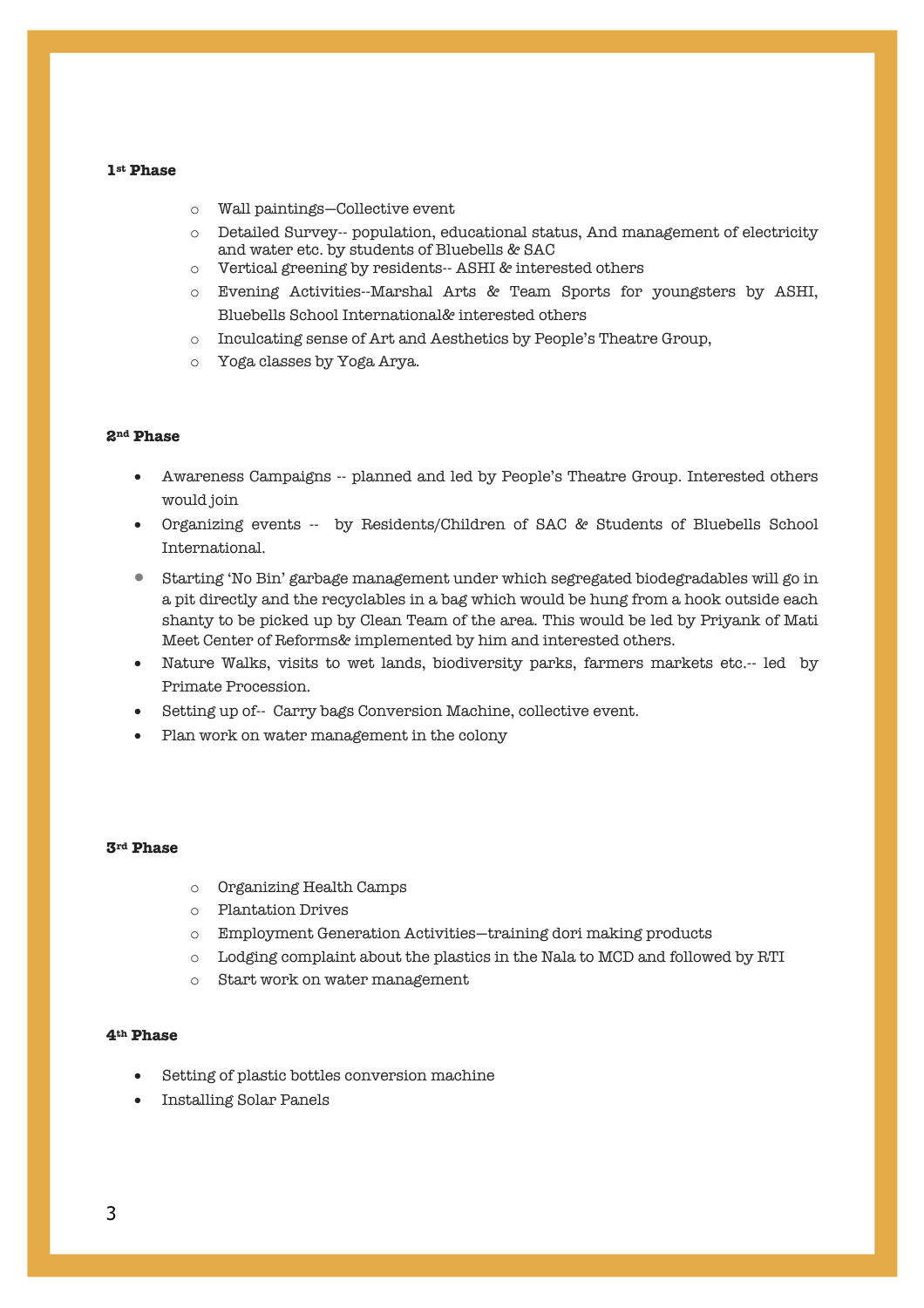#### **5th Phase**

- Repeat 1 to 4 phases work
- Review
- Report & Film making

#### **Respective Roles**

Dr. Angila Gugnani of ASHI will coordinate the project. Suman Kumar of Bluebells School International will lead her team to work on adopting SAC. Priyank Eshu Parihar of Mati Meet Center for Reforms would set up No Bin Waste Management in the area. Manju Devi of Boond se Sagar would train interested women in crafting products to be sold in national and international markets. Niloy Roy of People's Theatre Group would plan and execute Awareness Campaigns through his team and selected youngsters of SAC. Dr. Iqbal Malik- Mentor SAC Kaya kalp project

#### **Challenges**

- SAC is a slum cluster adjacent to the biggest open drain near ITO New Delhi. ASHI has been working there for the last 15-16 years. It has set up informal education centers for children.
- The challenges of the area are unemployment, drug abuse, sexual mal practices, -
- The two experiences of the unusual challenges faced in the recent past while working in that area have been – unearthing and stealing of the two colored trash barrels, zero success rate of the Greening with saplings of indigenous tree species collected from the nursery of forest department due to the land mafia trampling the healthy young trees with vehicles.
- Thus for reasons beyond any one's control even after awareness campaigns and repeated trials Cleaning and greening of SAC has been non-sustaining.